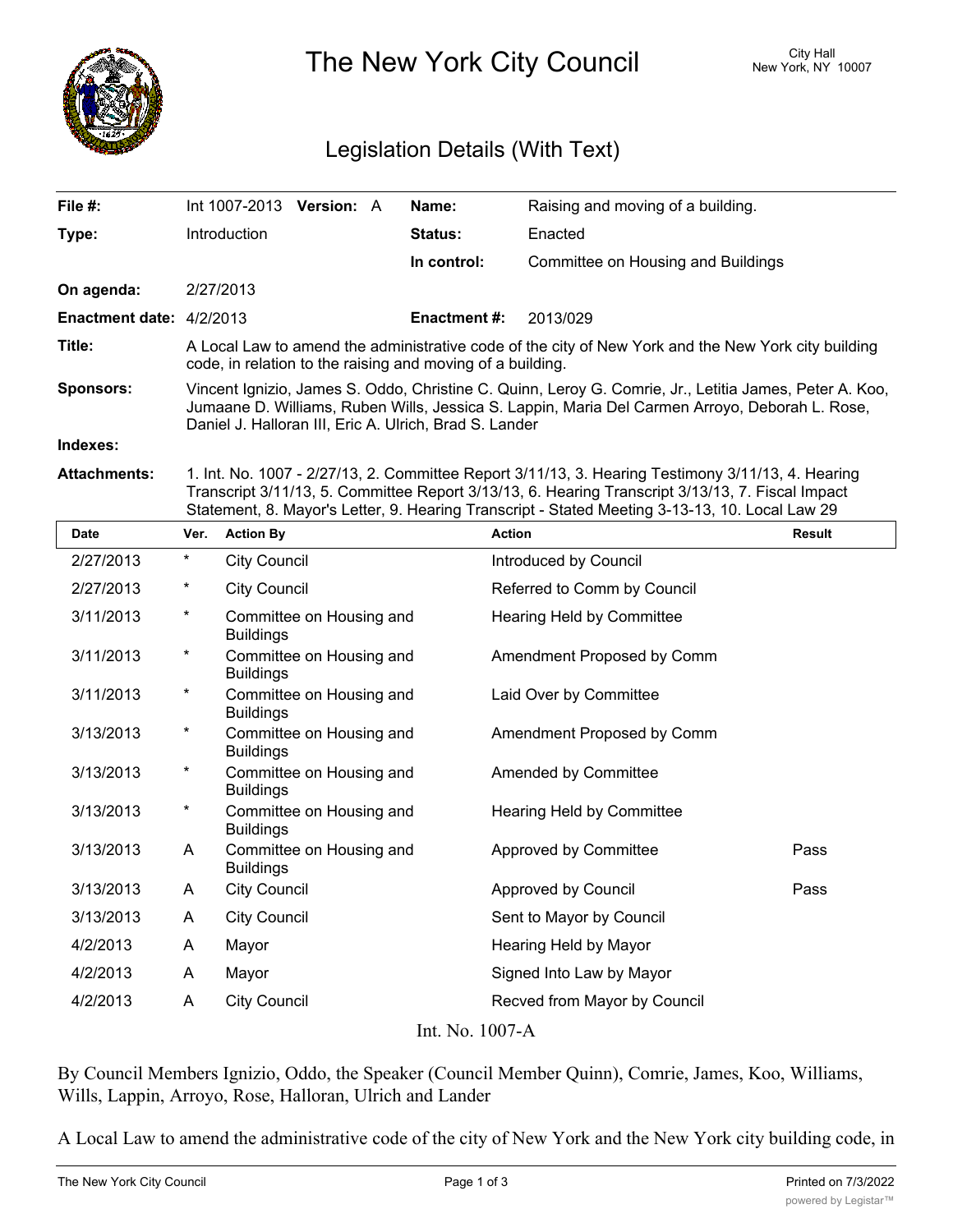relation to the raising and moving of a building.

## Be it enacted by the Council as follows:

Section 1. Subchapter twenty-two of chapter two of title 20 of the administrative code of the city of New York is amended by adding a new section 20-402.1 to read as follows:

§ 20-402.1 Education and outreach. The department shall instruct and conduct public education on the consumer protection provisions of this subchapter, and the necessary licenses and permits that home improvement contractors must obtain to perform certain types of home improvement work, including but not limited to plumbing work, electrical work and the raising, lifting, elevating or moving of a home or building. Such instruction and public education shall be provided to home improvement contractors, homeowners and members of the public at least semiannually.

§2. Section 28-104.7 of the administrative code of the city of New York is amended by adding a new subsection 28-104.7.13 to read as follows:

**§ 28-104.7.13 Identification of work involving raising or moving a building.** Where the lowest above-grade floor or the lowest subgrade floor of a building is to be raised, lifted, elevated or moved, such work shall be listed on the title sheet of the construction documents as subject to special inspection.

§3. Section 28-116.2.3 of the administrative code of the city of New York is amended by adding a new subsection 28-116.2.3.2 to read as follows:

**§ 28-116.2.3.2 Special inspection of raising and moving of a building.** Where the lowest abovegrade floor or the lowest subgrade floor of a building is to be raised, lifted, elevated or moved, special inspection of such work is required. The permit holder shall notify the department in writing at least 48 hours before the commencement of such work.

§4. Section BC 1704 of the New York city building code is amended by adding a new subsection BC 1704.27 to read as follows:

**1704.27 Raising and moving of a building.** A periodic special inspection shall be required where the lowest above-grade floor or the lowest subgrade floor of a building is to be raised, lifted, elevated or moved.